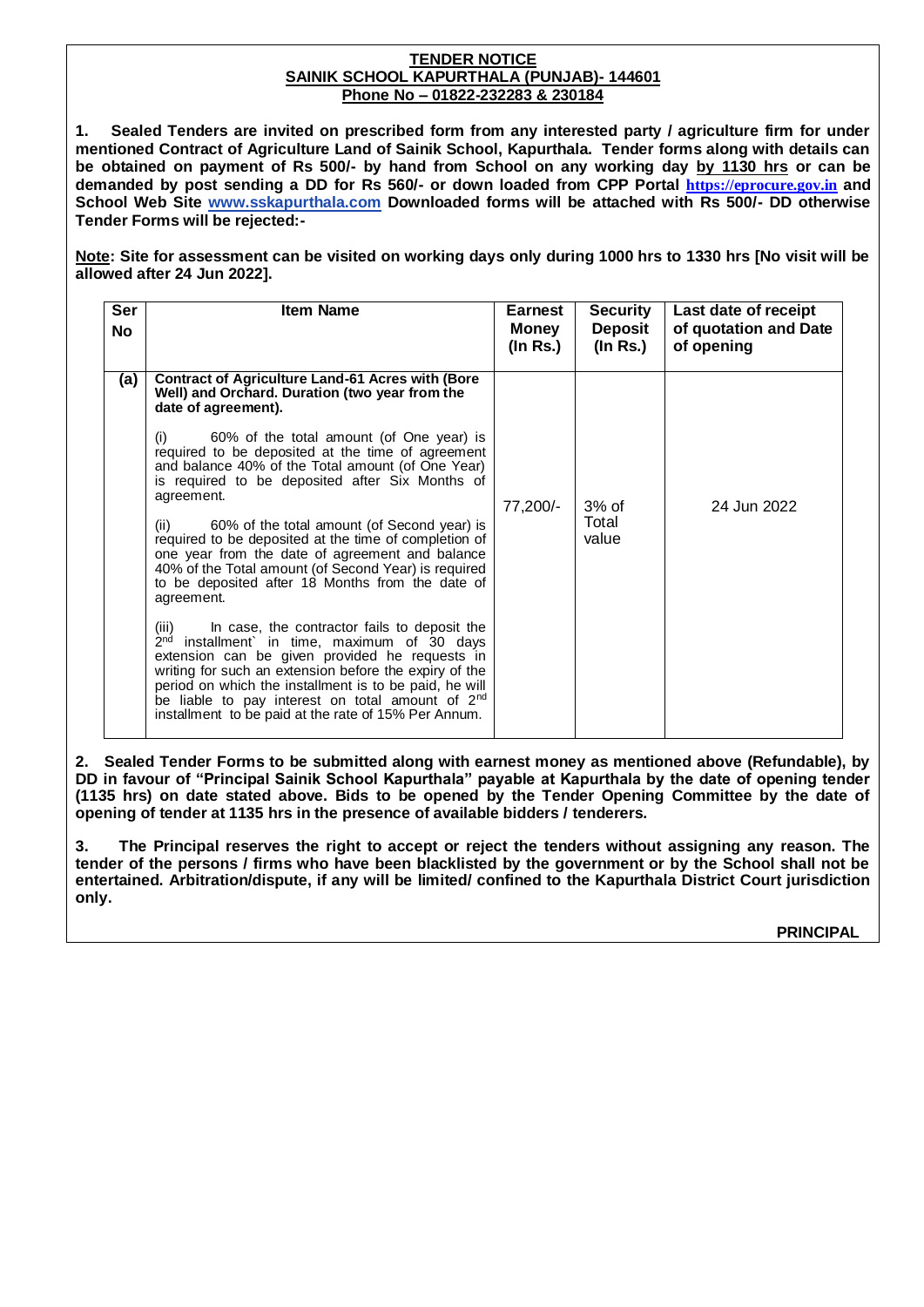No.SSKP/790/Tender/Farm Land 09 Jun 2022

# **E-PUBLISHING TENDER NOTICE: FOR SAINIK SCHOOL KAPURTHALA (PUNJAB) - 144601 FOR CONTRACT OF AGRICULTURE LAND - 61 ACRES AND ORCHARD DURATION (TWO YEAR FROM THE DATE OF AGREEMENT)**

1. Sealed Tenders are invited on prescribed form from any interested party / agriculture firm for under mentioned Farm out of Agriculture Land of Sainik School, Kapurthala for a pd of two yrs. Tender forms along with details can be obtained on payment of Rs 500/- by hand from School on any working day by 1130 hrs or can be demanded by post sending a DD for Rs 560/- or down loaded from CPP Portal [https://eprocure.gov.in](https://eprocure.gov.in/) and School Web Site [www.sskapurthala.com](http://www.sskapurthala@yahoo.co) Downloaded forms will be attached with Rs 500/- DD otherwise Tender Forms will be rejected :-

| Ser.<br>No. | <b>Item Name</b>                                                                                                                                                                                                                                                                                                                                                                               | <b>Earnest</b><br><b>Money</b> | <b>Security</b><br><b>Deposit</b> | Last date of<br>receipt of       |
|-------------|------------------------------------------------------------------------------------------------------------------------------------------------------------------------------------------------------------------------------------------------------------------------------------------------------------------------------------------------------------------------------------------------|--------------------------------|-----------------------------------|----------------------------------|
|             |                                                                                                                                                                                                                                                                                                                                                                                                | <u>(In Rs.)</u>                | <u>(In Rs.)</u>                   | quotation and<br>Date of opening |
| (a)         | Contract of Agriculture Land-61 Acres with (Bore Well)<br>and Orchard. Duration (two year from the date of<br>agreement).<br>60% of the total amount (of One year) is<br>(i)                                                                                                                                                                                                                   |                                |                                   |                                  |
|             | required to be deposited at the time of agreement and<br>balance 40% of the Total amount (of One Year) is<br>required to be deposited after Six Months of agreement.                                                                                                                                                                                                                           | Rs 77,200/-                    | 3% of Total<br>value              | 24 Jun 2022                      |
|             | 60% of the total amount (of Second year) is<br>(ii)<br>required to be deposited at the time of completion of<br>one year from the date of agreement and balance 40%<br>of the Total amount (of Second Year) is required to be<br>deposited after 18 Months from the date of agreement.                                                                                                         |                                |                                   |                                  |
|             | (iii)<br>In case, the contractor fails to deposit the $2nd$<br>installment` in time, maximum of 30 days extension can<br>be given provided he requests in writing for such an<br>extension before the expiry of the period on which the<br>installment is to be paid, he will be liable to pay interest<br>on total amount of $2^{nd}$ installment to be paid at the rate<br>of 15% Per Annum. |                                |                                   |                                  |
|             |                                                                                                                                                                                                                                                                                                                                                                                                |                                |                                   |                                  |

2. Sealed Tender Forms to be submitted along with earnest money as mentioned above (Refundable), by DD in favour of "Principal Sainik School Kapurthala" payable at Kapurthala by the date of opening tender (1130 hrs) on date stated above. Bids to be opened by the Tender Opening Committee by the date of opening of tender at 1135 hrs in the presence of available bidders / tenderers.

3. The Principal reserves the right to accept or reject the tenders without assigning any reason. The tender of the persons / firms who have been blacklisted by the government or by the School shall not be entertained. Arbitration/dispute, if any will be limited/ confined to the Kapurthala District Court jurisdiction only.

4. Site for assessment can be visited on working days only during 1000 hrs to 1330 hrs [No visit will be allowed after 24 Jun 2022.

Continued page… 2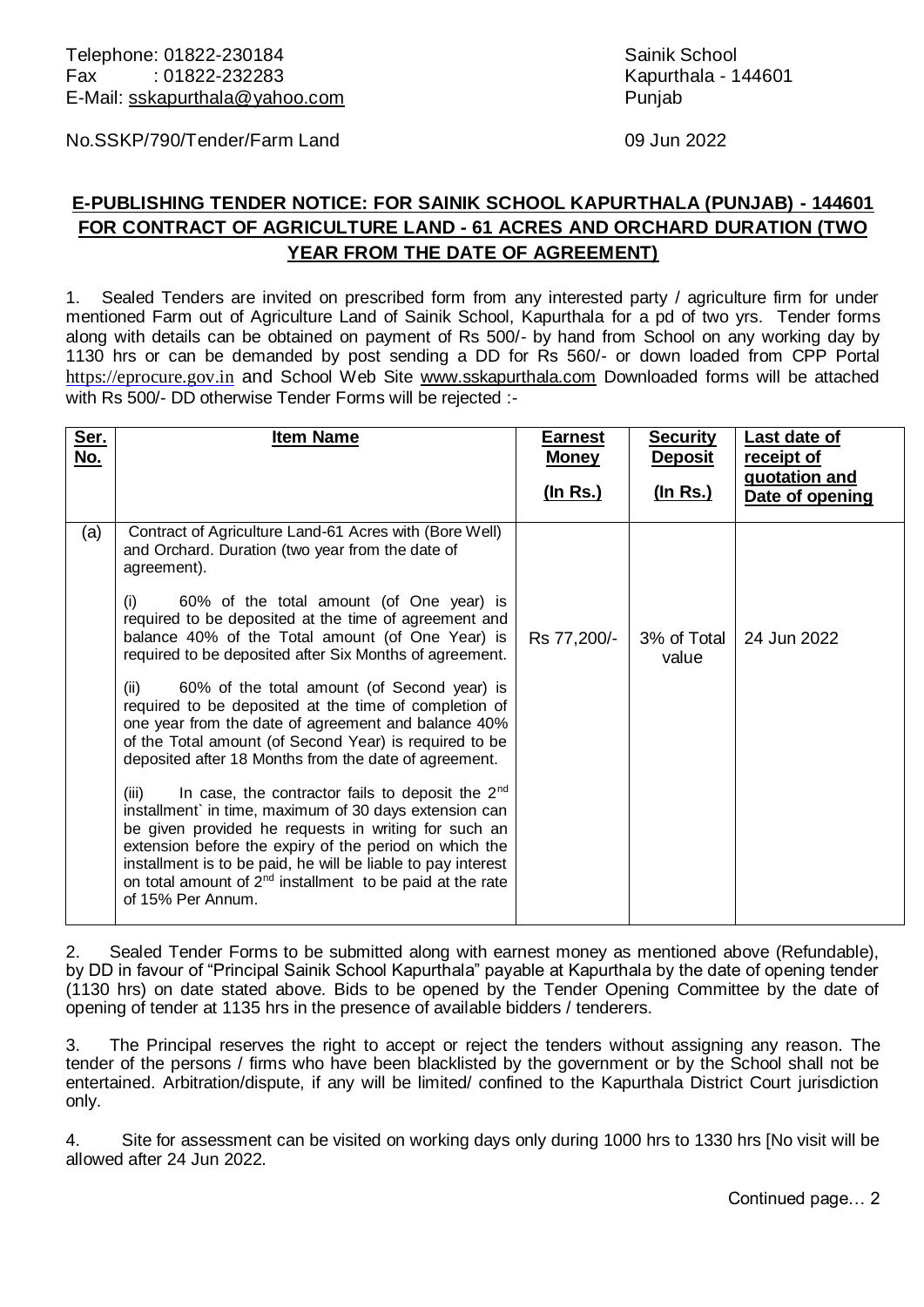5. The dates with respect to the Tender reference No SSKP/790/Tender/Farm Land/QM are as under:-

| <b>Ser</b><br><b>No</b> | <b>Items</b>                    | <b>Date</b> | <b>Time</b> |
|-------------------------|---------------------------------|-------------|-------------|
| (a)                     | <b>Published Date</b>           | 09 Jun 2022 | 1700 hrs    |
| (b)                     | Bid document download           | 09 Jun 2022 | 1700 hrs    |
| (c)                     | <b>Clarification Start date</b> | 09 Jun 2022 | 1700 hrs    |
| (d)                     | <b>Bid submission start</b>     | 09 Jun 2022 | 1700 hrs    |
| (e)                     | Clarification end date          | 24 Jun 2022 | 1130 hrs    |
| (f)                     | Bid submission end              | 24 Jun 2022 | 1130 hrs    |
| (g)                     | Bid opening start               | 24 Jun 2022 | 1135 hrs    |

6. Reserve rate per acres is Rs 30,000/- (Rupees Thirty Thousand) per year for lease of agricultural land and Rs 1,00,000/- (One Lac) per year for Orchard. It will be compulsory for the contractor getting the agricultural land to take the Orchard also on lease. Farm Land will be given to the highest cumulative bidder.

7. Keeping in mind current threat perception, security alerts, pandemic situation in country due to COVID-19, contractors to abide by rules and regulations of State Govt and ensure COVID-19 appropriate behavior of their representatives with Staff and behave in a professional and of highest standards, failing which necessary action will be initiated against defaulters as per order of Principal Sainik School Kapurthala.

8. In preview of spread of COVID-19, all contractors / representatives to abide by the under mentioned hygiene and sanitation guidelines:-

(a) Person suffering from any symptoms of headache, fever, cough or cold will not enter the premises of Sainik School Kapurthala.

(b) All contractors /representatives to wear mask and gloves.

 (c) Checking of temperature and cleaning of hands will be carried out at the gate and your staff will fully adhere to all directions passed by the school authorities.

(d) Adequate distance to be maintained between individuals to avoid spread of COVID-19.

9. Decision of the Principal Sainik School Kapurthala in all the matters will be final and binding on you.

Yours faithfully,

Sd/-xxxxxxx Offg Adm Officer For Principal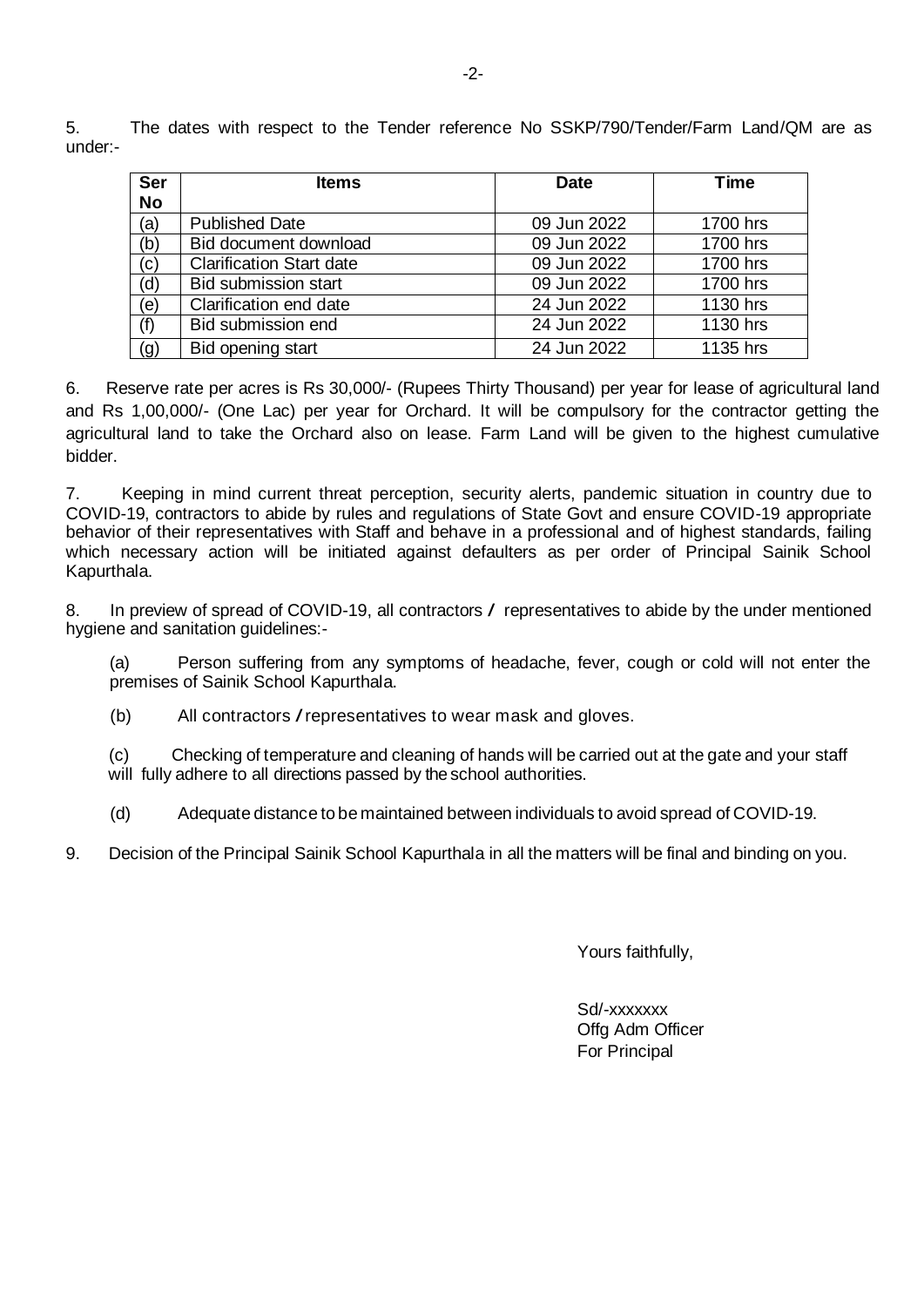**SAINIK SCHOOL, KAPURTHALA TENDER FORM FOR – CONTRACT OF AGRICULTURAL LAND AND ORCHARD (YEAR 2022-23 & 2023-24)**

| <b>Name of the Tender (Firm Name)</b>                     |              |                                                         |                                                                   |
|-----------------------------------------------------------|--------------|---------------------------------------------------------|-------------------------------------------------------------------|
| (Photo Copy of following documents are to be<br>attached) |              |                                                         |                                                                   |
|                                                           | VAT No:      |                                                         |                                                                   |
|                                                           | PAN CARD No: |                                                         |                                                                   |
| <b>Complete postal address with PIN Code</b>              |              |                                                         |                                                                   |
| and Telephone No. and Email                               |              |                                                         |                                                                   |
| <b>Earnest Money details</b>                              |              | :BankDraft No.                                          |                                                                   |
|                                                           |              |                                                         | dated ______________________for Rs. ___________ payable in favour |
|                                                           |              | of "Principal, Sainik School, Kapurthala" payable at    |                                                                   |
|                                                           |              | "Kapurthala" drawn on (Bank) __________________________ |                                                                   |
| <b>Cost of Tender Form</b>                                |              | :Bank Draft No/ Receipt No: _____                       |                                                                   |
|                                                           |              |                                                         |                                                                   |
|                                                           |              |                                                         | favour of "Principal, Sainik School, Kapurthala"                  |
| Previous Experience, if any:                              |              |                                                         |                                                                   |
| Reference, if any:                                        |              |                                                         |                                                                   |
| Rate Quoted :-                                            |              |                                                         |                                                                   |
| (a) For Lease of Agricultural Land – (61 Acres)           |              |                                                         | per acer per year                                                 |
| * Rate Quoted:-                                           |              |                                                         |                                                                   |
| For Orchard of Mango & Jamun Trees<br>(b)                 |              |                                                         | _per year                                                         |
| <b>Terms and Conditions, if any:</b>                      |              |                                                         |                                                                   |
| Note $:$                                                  |              |                                                         |                                                                   |

(a) Reserve rate per acres is Rs 30,000/- (Thirty Thousand) per year for agricultural land and Rs 1,00,000/- (One Lac) per year for Orchard. It will be compulsory for the contractor getting the agricultural land and Orchard. Farm Land will be given to the highest cumulative bidder.

(b) 60% of the total amount (of One year) is required to be deposited at the time of agreement and balance 40% of the Total amount (of One Year) is required to be deposited after Six Months of agreement.

(c) 60% of the total amount (of Second year) is required to be deposited at the time of completion of one year from the date of agreement and balance 40% of the Total amount (of Second Year) is required to be deposited after 18 Months from the date of agreement.

(d) Security money amounting 3% of the total amount is required to be deposit in advance at the time of agreement.

(iii) In case, the contractor fails to deposit the  $2^{nd}$  installment` in time, maximum of 30 days extension can be given provided he requests in writing for such an extension before the expiry of the period on which the installment is to be paid, he will be liable to pay interest on total amount of  $2^{nd}$  installment to be paid at the rate of 15% Per Annum.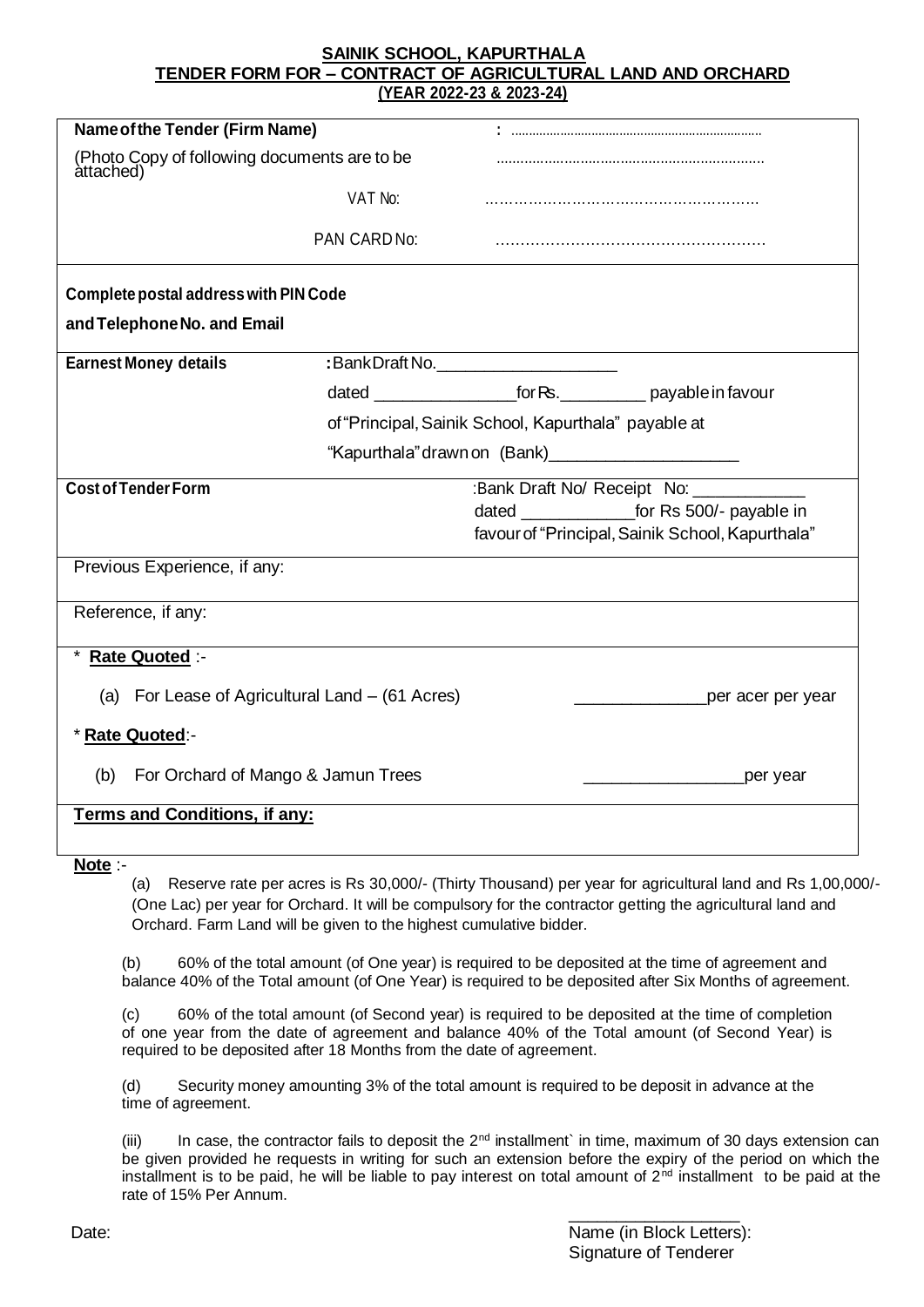## SAINIK SCHOOL KAPURTHALA INVITATION OF BIDS TO "CONTRACT OF AGRICULTURE LAND AND ORCHARD" (WITH BORE WELL AND IRRIGATION FACILITY) FOR TWO YEARS

#### GENERAL INFORMATION AND TERMS & CONDITIONS

1. For and on behalf of The Principal Sainik School Kapurthala, the bids are invited from bidders for contract of Agriculture Land and Orchard as per advertisement published on 09 Jun 2022. The document may be downloaded from the website of **[https://eprocure.gov.in](https://eprocure.gov.in/)** Or **[www.sskapurthala.co](http://www.sskapurthala.co/)**m Bidders desirous of quoting their rates should attach a demand draft of Rs 500/- in favour of Principal, Sainik School Kapurthala-144601, and Payable at Kapurthala towards the cost of Tender Fee.

2. The address and contact numbers for sending Bids or seeking clarification regarding this Lease of Agriculture Land and Orchard are given below: -

(a) Bids/queries to be address to. The Principal Sainik School Kapurthala Punjab-144601.

(b) Postal Address for sending the Bids. The Principal, Sainik School Kapurthala, Punjab- 144601

(c) Name/Designation of the contact personnel. Mr Bishan Dass, QM, Sainik School Kapurthala, Punjab- 144601.

- (d) Telephone numbers of the contact personnel. 01822 -232283 / 01822-230184
- (e) E-mail IDs of contact personnel. *sskapurthala@yahoo.com*
- (f) Fax Number. 01822 -232283

3. I/We am/are in possession of a complete set of TERMS & CONDITIONS issued by you, and have under stood, and agree to abide by the above instructions as well as those contained in the contract forms. The attached RFP forms duly completed and signed are submitted herewith.

\_\_\_\_\_\_\_\_\_2022 (Signature of the Tenderer(s) with office seal if any)

\_\_\_\_\_\_\_\_\_\_\_\_\_\_\_\_\_\_\_\_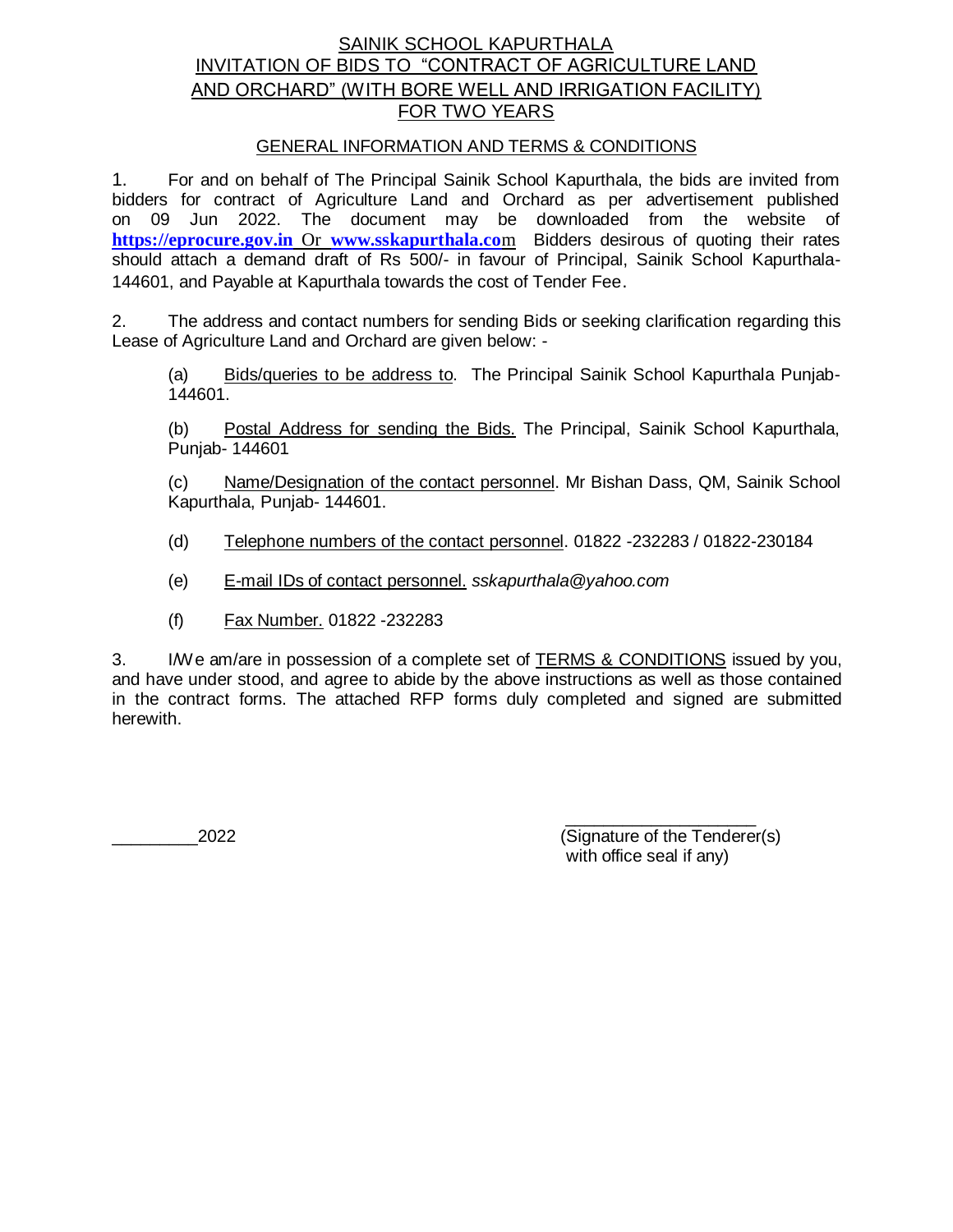### TERMS & CONDITIONS FOR "CONTRACT OF AGRICULTURE LAND AND ORCHARD (WITH B ORE WELL AND IRRIGATION FACILITY" OF SAINIK SCHOOL, KAPURTHALA FOR TWO YEARS

1. The Contractor is also required to submit a Bank Guarantee of 10% of the total Amount. Bank guarantee of any Nationalized Bank in favour of "Principal Sainik School Kapurthala" in shape of fix deposit (hereinafter called the Bank Guarantee) as security for the due and faithful performance of this contract by him. The Bank Guarantee will be liable to be forfeited at the time of breach or non-performance of the contract by the Contractor or any clauses thereof on the part of the Contractor. The bank guarantee will be refunded after successfully completion of the contract subject to no dues certificate issued from Adm Officer, Sainik School, Kapurthala. This deposited amount will not carry any interest.

2. That the Adm Officer for and on behalf of the Principal, Sainik School, Kapurthala will grant permission to the contractor to cultivate the Agricultural Land and Orchard (Mango & Jamun trees in the farm area only) of Sainik School, Kapurthala for a period of 02(Two) years i.e. from the date of agreement.

3. The Adm Officer, Sainik School, Kapurthala will authorize any person working under him as he may wish to operate the contract on his behalf and the contractor and his assistants/servants/employees/agents will accept and carry out instructions given by the officer (or his representative) in connection with the contract as if those were issued by the Adm Officer, Sainik School, Kapurthala.

4. The contractor shall not charge or be paid for such loss or damage to the crops in any manner which he/she has sown/harvested/reaped/transported and the Adm Officer, Sainik School Kapurthala shall not be liable for the said loss or damage.

5. The contractor shall apprise himself and his assistants/servants/agents/to conform to any instructions to ensure the safety, security, cleanliness of the Sainik School Kapurthala campus and agricultural land and orchard and respectful behavior that may be given by the Adm Officer, Sainik School, Kapurthala or his representatives.

6. The period of this contract shall be for Two (02) years from the date of agreement. The contractor, depending upon the agreement, shall vacate the agricultural land and orchard of Sainik School Kapurthala on expiry of the contract.

7. Reserve rate per acre is Rs 30,000/- (Thirty Thousand) per years for lease of agricultural land and Rs 1,00,000/- (One Lac) per year for Orchard. It will be compulsory for the contractor getting the agricultural land to take Orchard on lease too. Farm Land will be given to the highest cumulative bidder.

8. Successful bidder is to deposit the security money @ 3% of total value of the lease of agricultural land within the date intimated by letter. If the bidder fails to deposit the security money on due date, the bid will be treated as cancelled and tender will be awarded to next highest (H 2) bidder.

9. The payment of 60%, (in advance) of total value of the lease amount and orchard (of one year) is required to be deposited at the time of signing of agreement and the balance 40% amount (of One year) will be deposited after six months from the date of agreement, 60% of the total amount (of Second year) is required to be deposited at the time of completion of one year from the date of agreement and balance 40% of the Total amount (of Second Year) is required to be deposited after 18 Months from the date of agreement. The contractor's security or any balance thereof remaining at the end of the contract shall not be returned to him until his accounts have been finally audited and settled and until he has executed the usual "No Demand Certificate". This security will not carry any interest.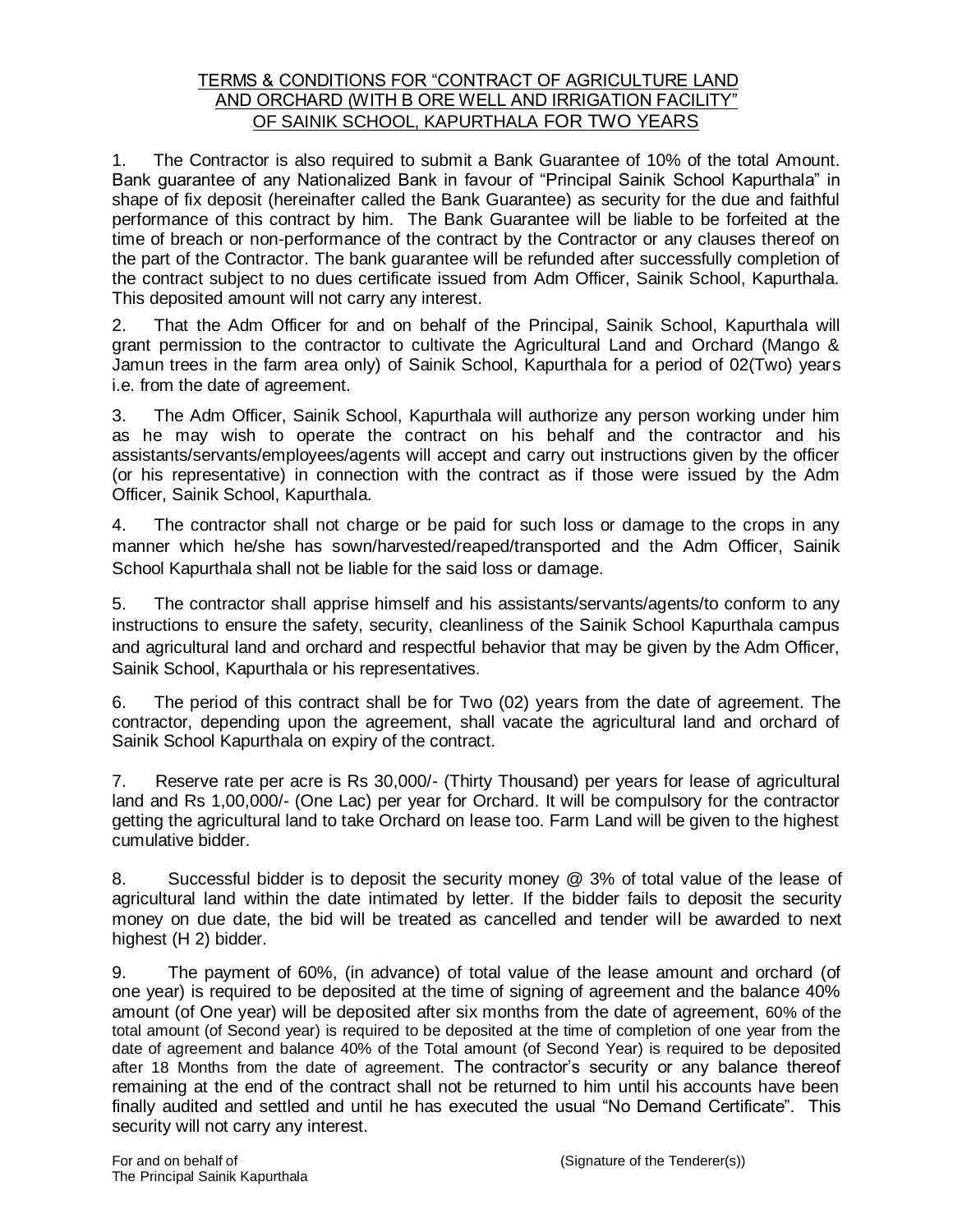10. The contractor shall keep in the area under cultivation, animals or implements, as shall be deemed to be necessary by the Adm Officer for the sole purpose of cultivation of the land only.

11. That all matters relating to cultivation of land, ploughing, sowing of seeds, watering, cropping, digging, Mannering and control of pesticides etc will be carried out as necessary for cultivation purpose only.

12. The school Electrical connections located in the farm area are to be used by the Contractor for farm irrigation facility only. The Electrical charges/fines of these bore wells imposed by the Punjab State Electricity Board be paid by the Contractor and they shall be liable to pay any fine, bill, tax etc imposed by PSEB. In case any repair is required to be carried out in bore wells, the expenditure will be borne by the contractor himself.

13. Seeds of the crops to be sown on the land, fertilizer to be applied to various crops at the land will be procured by the contractor directly at his own expenses and risk.

14. That the contractor shall look after the existing boundary walls, trees and any other structure existing on the said land. Any loss or damage incurred shall be made good by the contractor. Security of farm area/ crops security will be his sole responsibility during the contract period.

15. That the contractor shall pay, as and when due to be paid to the school or the Government of Punjab, in respect of the said land or any part there of :-

- (a) Water charges
- (b) Electricity charges
- (c) Taxes in respect of land, crop, seed or income.
- (d) Any other charges imposed by competent authority under the law from time to time.

16. That the contractor will use only those routes as specified by Adm Officer Sainik School Kapurthala i.e. Stadium Road and exit will be through the road adjoining leading to the main gate. The employees, tractor-trolley and cattle will not be allowed to pass to the land through the school campus / main gate road / staff quarters / palace building / Cadet Hostels. The contractor will ensure that no unauthorized equipment & person will enter into the school campus on his behalf.

17. The contractor shall not sublet the said land further under any circumstances. The Contractor will keep all pesticides under lock and key and use only permissible pesticides under prescribed safe limits.

18. No cutting, pruning or trimming of trees is permitted under any circumstances. No burning of foliage / Parali is allowed and contractor may take all necessary measures to avoid fire hazard.

19. The contractor will be responsible to guard the farm land against any encroachment by any person(s). He is not permitted to enter into Hostel area and staff quarters.

20. The Contractor will submit a list of all the employees with ID proof/ assistants with details those who are working under him and staying within the school campus with proper Police Verification. He will be personally responsible for the proper behavior and conduct of his representative or employee(s) or servant(s) employed in the farm. Any change of these employees, their particulars will be intimated to the Adm Officer in writing within one week of change. Contractor should supply the Photo & details of all the employees with their residence proof.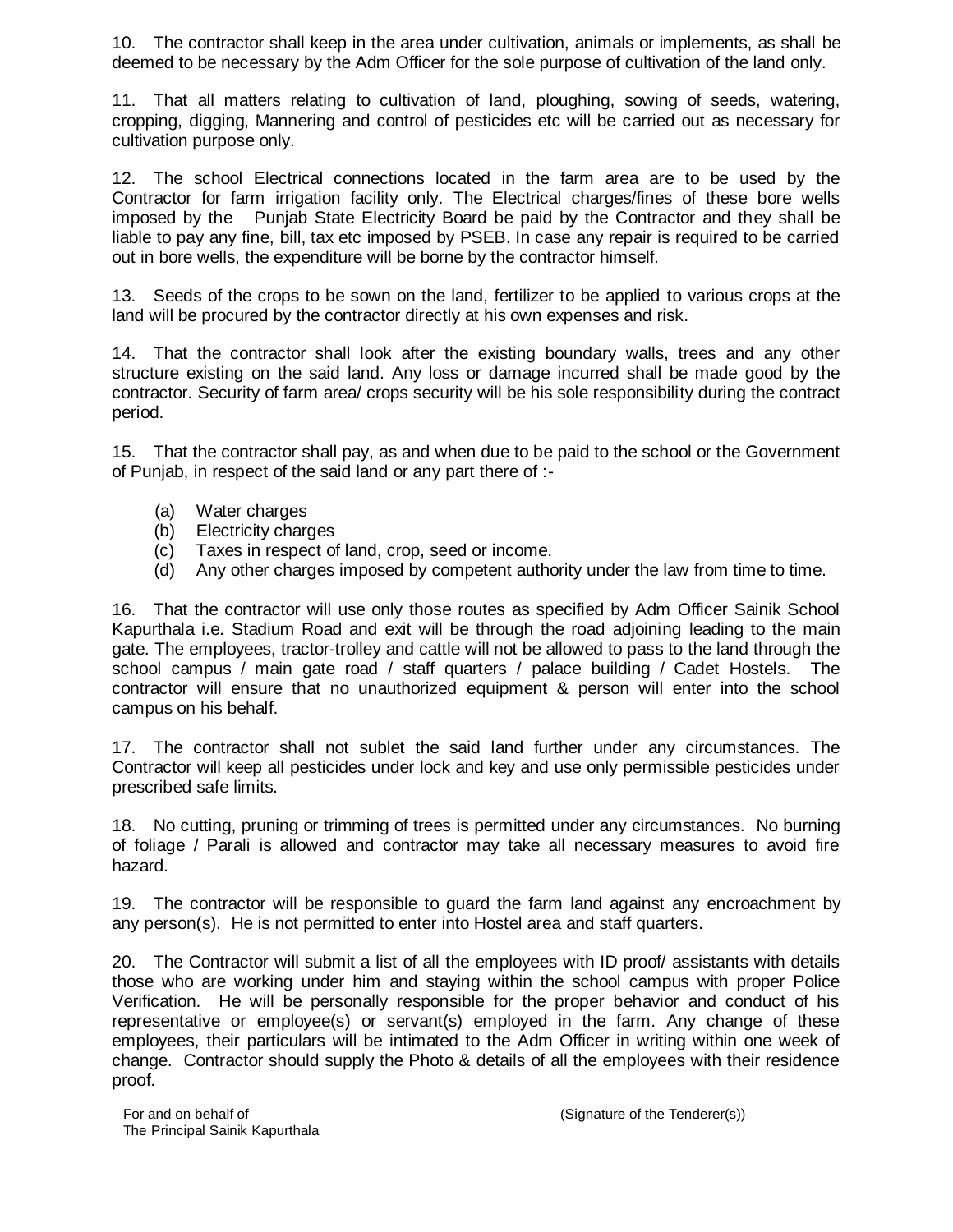21. That the Sainik School, Kapurthala or any other person(s) of Sainik School, Kapurthala shall not be responsible for any dispute between the contractor and his employees working on the land.

22. The contractor will sow only seasonal crops except Sugar Cane, Water Melon and Maize in the farm area. Contractor will not construct any structure.

23. The urine, dung and other litter of cattle and other young stock if kept by the contractor on the land will be stored in proper manure pit.

24. No compensation will be paid by the Adm Officer, Sainik School, Kapurthala or any other person(s) for the failure of crop(s) etc due to any reason(s) or cause(s) or natural calamity.

25. All money or compensation payable by the contractor to the Sainik School Kapurthala under the terms and conditions of the contract may be deducted from his security or from any sums, which may be due or may become due to him by Sainik School Kapurthala under the contract.

26. In the event of the security/bank guarantee being reduced because of any non-compliance of the contract, the contractor shall within ten days from the date of being called upon to do so make good the amount required to complete the security.

27. The Adm Officer, Sainik School Kapurthala may rescind the contract for the following reasons:-

(a) If the contractor assigns or sublets the contract without the Adm Officer's written approval or if the contractor attempted to do so, the entry of Contractor or Sublets will be banned at main gate and other access of School.

(b) If the contractor or any of his agents or his servants are guilty of fraud in respect of the contract directly or indirectly give or promise to give or offer any bribe, gift, loan, reward or advantage, pecuniary or otherwise to any Officer or persons in employment of the school.

(c) If the contractor declines, neglects or delays to comply with any demand or requisition or in any other way fails to perform or serve any condition of the contract.

28. The contractor shall be liable to pay rent for any buildings/house, if and when occupied by him in the course of his contract at the rate to be fixed by the Adm Officer, Sainik School Kapurthala.

29. The contractor's security / bank guarantee or any balance thereof remaining at the end of the contract shall not be returned to him until his accounts have been finally audited and settled and he has executed the usual "No Demand Certificate".

30. All payments due by the contractor under this contract will be made in favour of Principal, Sainik School, Kapurthala.

31. Notwithstanding anything herein before contained, the Adm Officer, Sainik School Kapurthala may recover from the contractor as compensation such sums as he considers reasonable, if he fails to observe or perform any conditions of the contract.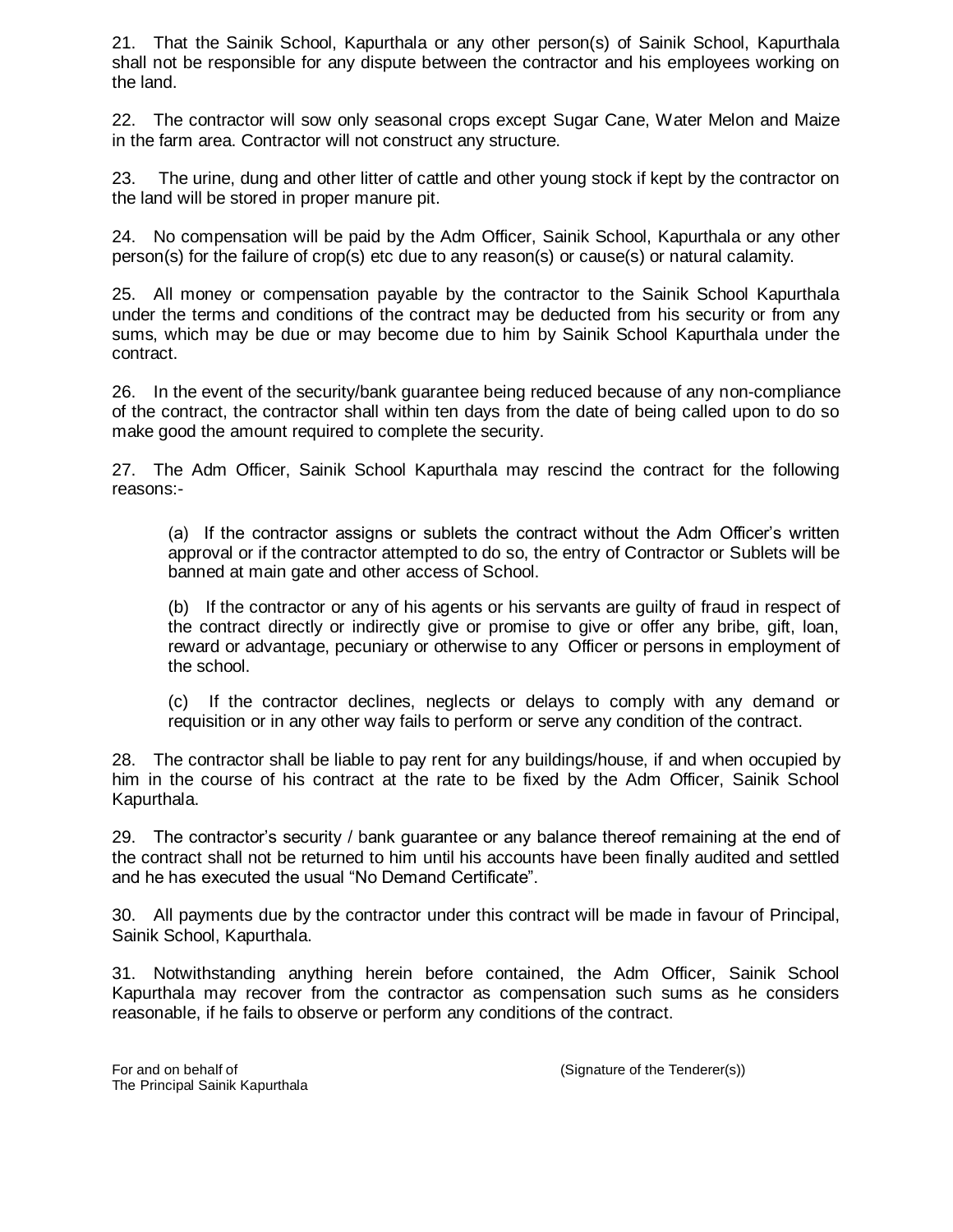32. If during the currency of the contract, specification of any terms and conditions are to be changed, the contractor shall continue to hold the agricultural land with orchard of Sainik School Kapurthala in accordance with the new specifications which will be mutually agreed to in writing at the time of such change by the Adm Officer, Sainik School Kapurthala.

33. Notwithstanding anything to the contrary herein contained, the contract may be terminated by the Adm Officer, Sainik School Kapurthala by giving the contractor a one month notice in advance without assigning any reason and without the contractor being entitled for any compensation on this account.

34. By virtue of the contractors position as a contractor he fully understands that he and his employees and representatives are not to divulge any information in respect of this school that may come to their knowledge regarding strength, composition, location or rates of supply etc to any unauthorised person/persons.

35. The contractor will acknowledge that he has made himself fully acquainted with all the terms and conditions and circumstances under which the services required under this contract will have to be made or furnished and with all the terms, clauses, conditions, specifications and other details of the contract. He shall not plead ignorance of any of these and not give excuses in case of complaints against him or his assistants/employees/agents or with a view whether to asking for concession of any kind agreed to in the deed or to evading any of the obligation under the Farming out deed.

36. All queries relating to the execution of the terms and conditions of this tender and all disputes and differences which shall arise on any other matter relating to this terms and conditions covering different issues or payment or with regard to construction of any structure, meaning and effect of this terms and conditions or any part thereof shall be referred to the sole arbitration of the Principal Sainik School Kapurthala whose decision shall be final.

37. That the Adm Officer, Sainik School Kapurthala shall have the right to recover damages from the contractor for any loss which may result from his non-compliance of any of the above terms and conditions.

38. Without prejudice to any of the clauses of this lease, the Adm Officer, Sainik School Kapurthala, in the event of any breach of the terms and conditions on this lease on the part of contractor may terminate this contract forthwith and may charge the contractor for any loss or damage sustained by the Adm Officer, Sainik School Kapurthala as a result of such breach on the contractor's part and the amount so demanded shall be made good from the security / bank guarantee, after a written notice is sent to that effect by the Adm Officer, Sainik School Kapurthala.

39. Arbitration: All dispute(s) or difference(s) arising between the parties hereto touching the subject matter of this Farm of the respective rights and duties under these present, except those decision(s) whereof is herein before specially provided for shall be referred to the sole arbitration of the Principal, Sainik School Kapurthala, whose decision shall be final and binding on both the parties. There will be no objection that the arbitrator is a Government Servant that he had to deal with matter to which the contractor relates of that in the course of his duties as a Government Servant, he has expressed views on all or any of the matter(s) in the dispute(s) or difference(s). No attribution or case in the name of the incumbent will be filed in any court/tribunal/body with respect of the subject contract.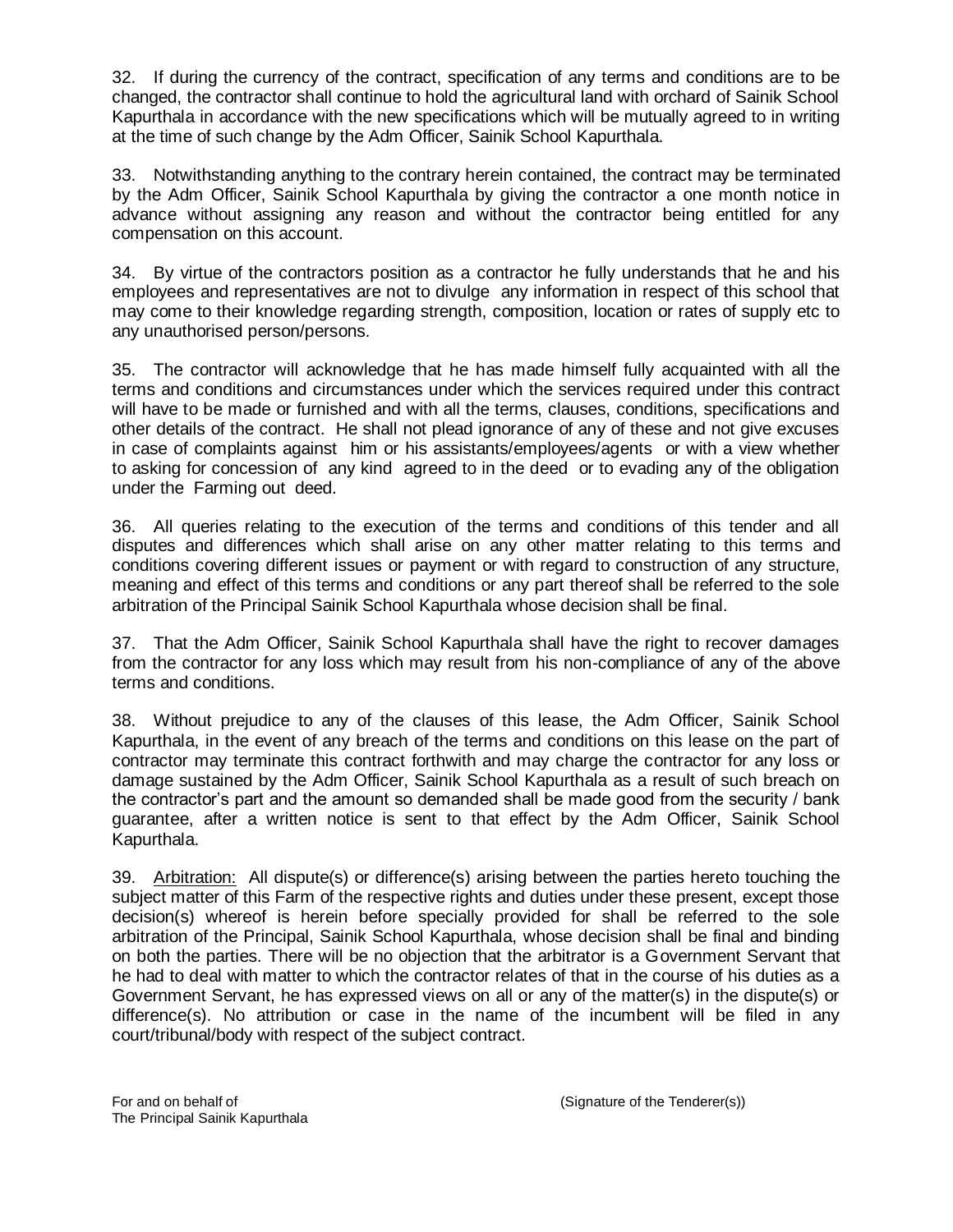40. Notice: All notice under the provisions of the terms and conditions of the Farm area to be served to the Principal Sainik School Kapurthala or sent by registered post by the contractor OR any information/instructions sent by registered post/or in verbal by the Principal Sainik School Kapurthala will be followed/served by the Contractor.

41. In case, the contractor fails to deposit the  $2<sup>nd</sup>$  installment` in time, maximum of 30 days extension can be given provided he requests in writing for such an extension before the expiry of the period on which the installment is to be paid, he will be liable to pay interest on total amount of 2<sup>nd</sup> installment to be paid at the rate of 15% Per Annum.

42. The Contractor cannot claim any right over the Farm land / orchard after the expiry / termination of the contract, whichever is earlier.

43. The final decision of who is to be awarded the contract is left completely to The Principal, Sainik School Kapurthala

For and on behalf of (Signature of the Tenderer(s)) The Principal Sainik Kapurthala